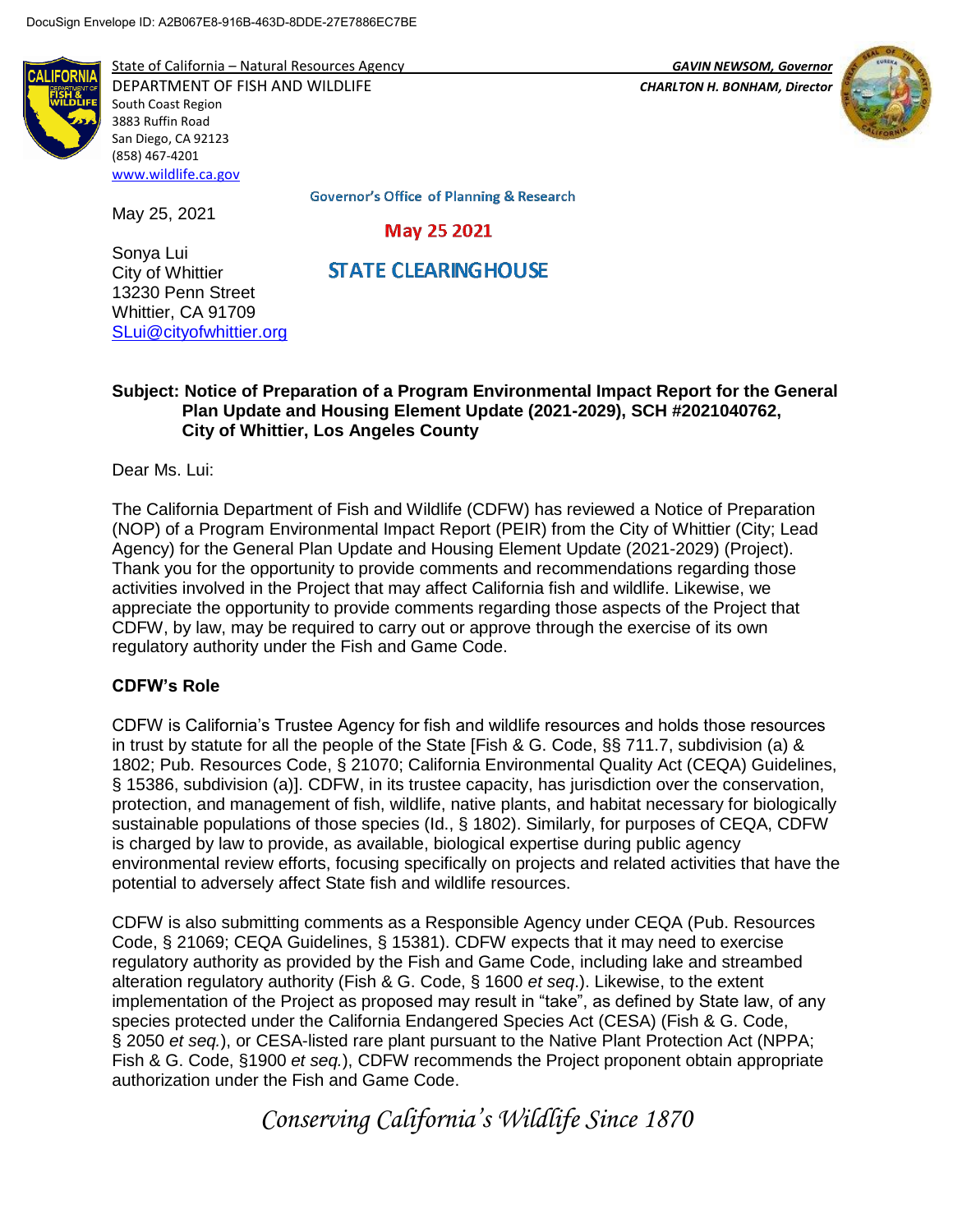Tina Lui City of Whittier May 25, 2021 Page 2 of 14

#### **Project Description and Summary**

**Objective:** The Whittier General Plan and Housing Element contain goals, policies, and programs for long-range planning related to physical development and public services. A comprehensive update of the General Plan and Housing Element would serve as the guide for future growth and development. The 2040 planning horizon for the City of Whittier is estimated to result in increases of approximately 472 single family dwellings, 7,023 multifamily dwellings, 828,448 square feet of office space, 193,819 square feet of industrial space, and a reduction of 300,102 square feet of commercial space. An estimated increase of approximately 20,190 residents and 1,396 jobs is projected for the 2040 horizon year. Planned developments identified in the Land Use Element would accommodate the Regional Housing Needs Allocation goal of 3,439 housing units, which represents a 11.5 percent increase from the existing number of housing units within City of Whittier.

**Location:** The Project is located within the City of Whittier, located approximately 12 miles southeast of downtown Los Angeles. The Project comprises a total of 21.8 square miles. The City of Whittier encompasses 14.6 square mile, most of which is developed with urban land uses. The remaining 7.2 square miles are with the City of Whittier's unincorporated Sphere of Influence and use City of Whittier's services and community facilities.

#### **Comments and Recommendations**

CDFW offers the comments and recommendations below to assist the City in adequately identifying, avoiding, and/or mitigating the Project's significant, or potentially significant, direct, and indirect impacts on fish and wildlife (biological) resources.

# **Specific Comments**

- 1) Open Space and Natural Habitats. According to Exhibit 3 in the NOP and the Land Ownership dataset available in the [California Natural Diversity Database in BIOS,](https://wildlife.ca.gov/Data/CNDDB/Maps-and-Data#43018408-cnddb-in-bios) the Project area includes open space, natural habitats, and conservation easements (CDFW 2021a). Per the Project's proposed General Plan Designations (Exhibit 4 in the NOP), areas currently designated as open space, primarily around Hellman Park, would be rezoned to Medium High Density Residential, Low Density Residential, or Hillside Residential. The areas proposed for rezoning are potentially a part of the Puente Hills Preserve.
	- a) CDFW recommends the City analyze and discuss the Project's impacts on open space/natural habitats within the Project area. This includes Puente Hills Preserve; Hellman Wilderness Park; Sycamore Canyon Open Space; Turnbull Canyon Open Space; Hacienda Hills Open Space; Arroyo Pescadero; and Arroyo San Miguel Open Space; and lands owned, operated, and/or conservation easements held by CDFW. The Project could result in additional loss of open space/natural due to fuel modifications and introduction of non-native, invasive plants facilitated by the Project. The PEIR should disclose the amount of open space/natural habitats lost as a result of the proposed General Plan Designations, including all areas subject to fuel modifications and grading to accommodate development.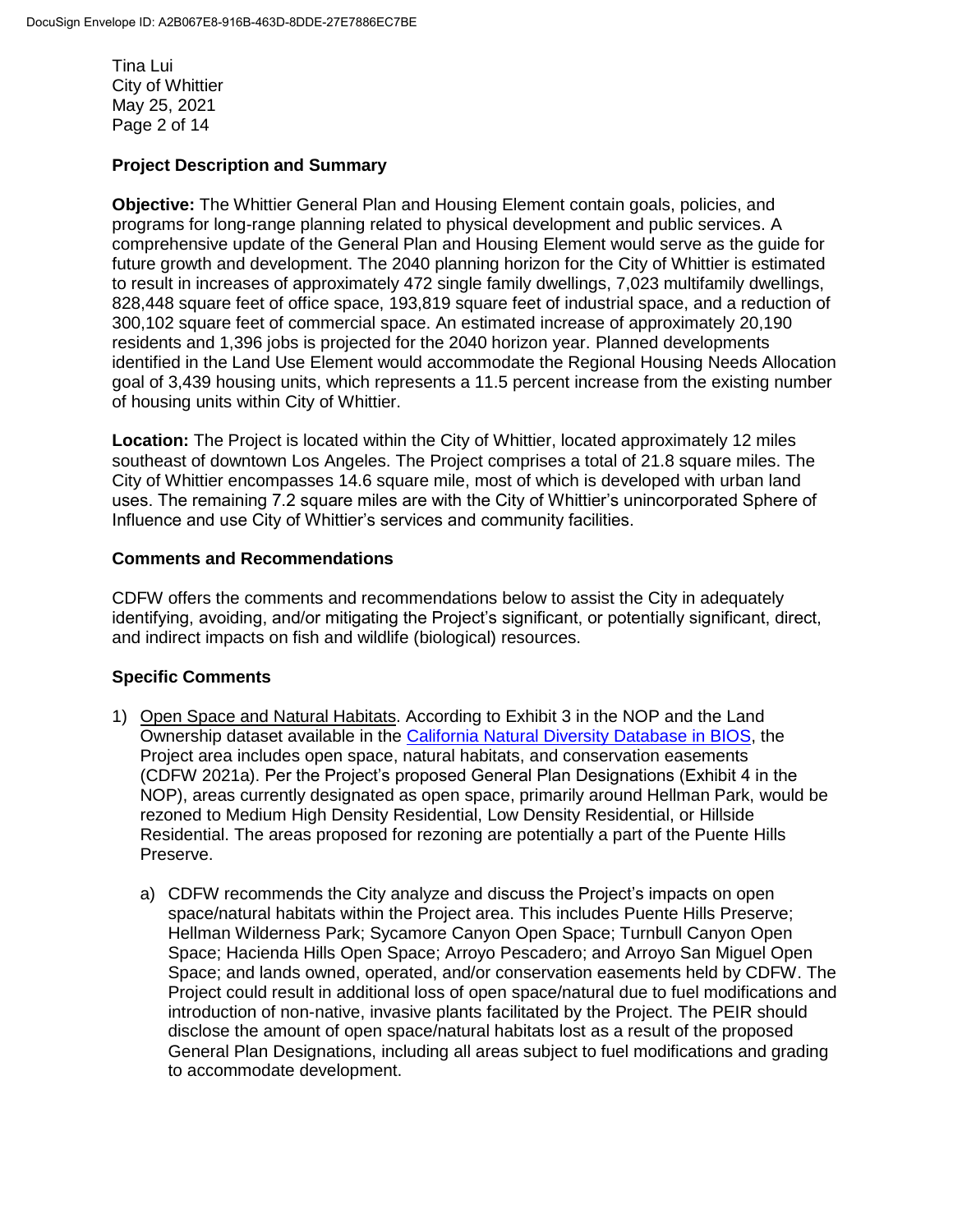Tina Lui City of Whittier May 25, 2021 Page 3 of 14

- b) CDFW recommends the Project avoid developing and encroaching onto open space/natural habitats. Encroachment onto open space/natural habitats creates an abrupt transition between two different land uses. Encroachment onto open space/natural habitats could affect environmental and biological conditions and increase the magnitude of edge effects on biological resources (see Comment #5). CDFW recommends the PEIR provide alternatives to the Project that would not result in conversion of open space/natural habitats into developed areas. Pursuant to CEQA Guidelines section 15126.6, an EIR "shall describe a range of reasonable alternatives to the project, or to the location of the project, which would feasible attain most of the basic objectives of the project but would avoid or substantially lessen any of the significant effects of the project, even if these alternatives would impede to some degree the attainment of the project objectives." Furthermore, an EIR "shall include sufficient information about alternatives to allow meaningful evaluation, analysis, and comparison with the proposed project" (CEQA Guidelines, § 15126.6) (see General Comment #6).
- c) If avoidance is not feasible, CDFW recommends the PEIR provide measures to mitigate for impacts to open space/natural habitats. There should be no net loss of open space/natural habitats. CDFW recommends the PEIR provide measures where any future development facilitated by the Project mitigates (avoids first if feasible) for projectlevel impacts on open space/natural habitats not previously identified in the PEIR. CDFW recommends the PEIR provide a measure where any future development facilitated by the Project establishes unobstructed vegetated buffers and setbacks. The PEIR should provide standards for an effective buffer and setback; however, the buffer and setback distance should be increased at a project-level as needed. The PEIR should provide justifications for the effectiveness of all proposed mitigation measures. The PEIR should provide sufficient information and disclosure to facilitate meaningful public review, analysis, and comment on the adequacy of proposed mitigation measures to offset Project-related impacts on open space/natural habitats.
- 2) Fire. The Project proposes to increase development in a 'Very High' Fire Severity Zone (County of Los Angeles 2021). Development in the wildland urban interface could increase fire frequency and intensity, thus impacting biological resources. Moreover, fuel modification would need to occur within the footprint of the development site. Fuel modification would increase habitat loss. CDFW recommends the PEIR provide a discussion as to how the Project may impact open space/natural areas with respect to intensifying land use in areas that are highly susceptible to fire.
- 3) Development and Conservation. CDFW recommends the City modify the Project to maximize development where it already exists in order to protect natural and working lands from development, habitat loss, and climate change. CDFW recommends the City consider regional and State-wide natural resource conservation strategies outlined in the following reports: [Safeguarding California Plan: 2018 Update](https://files.resources.ca.gov/climate/safeguarding/) (CNRA 2018); California State Wildlife [Action Plan: A Conservation Legacy for Californians](https://wildlife.ca.gov/SWAP/Final) (CDFW 2015); and, [California 2030](https://ww2.arb.ca.gov/resources/documents/nwl-implementation-draft)  [Natural and Working Lands Climate Change Implementation Plan: January 2019 Draft](https://ww2.arb.ca.gov/resources/documents/nwl-implementation-draft) (CalEPA et al. 2019).
- 4) Impacts on Wildlife Corridors. The Project proposes to increase development into open space/natural habitats part of the Puente-Chino Hills Wildlife Corridor, an unbroken zone of natural habitat extending nearly 31 miles from the Cleveland National Forest in Orange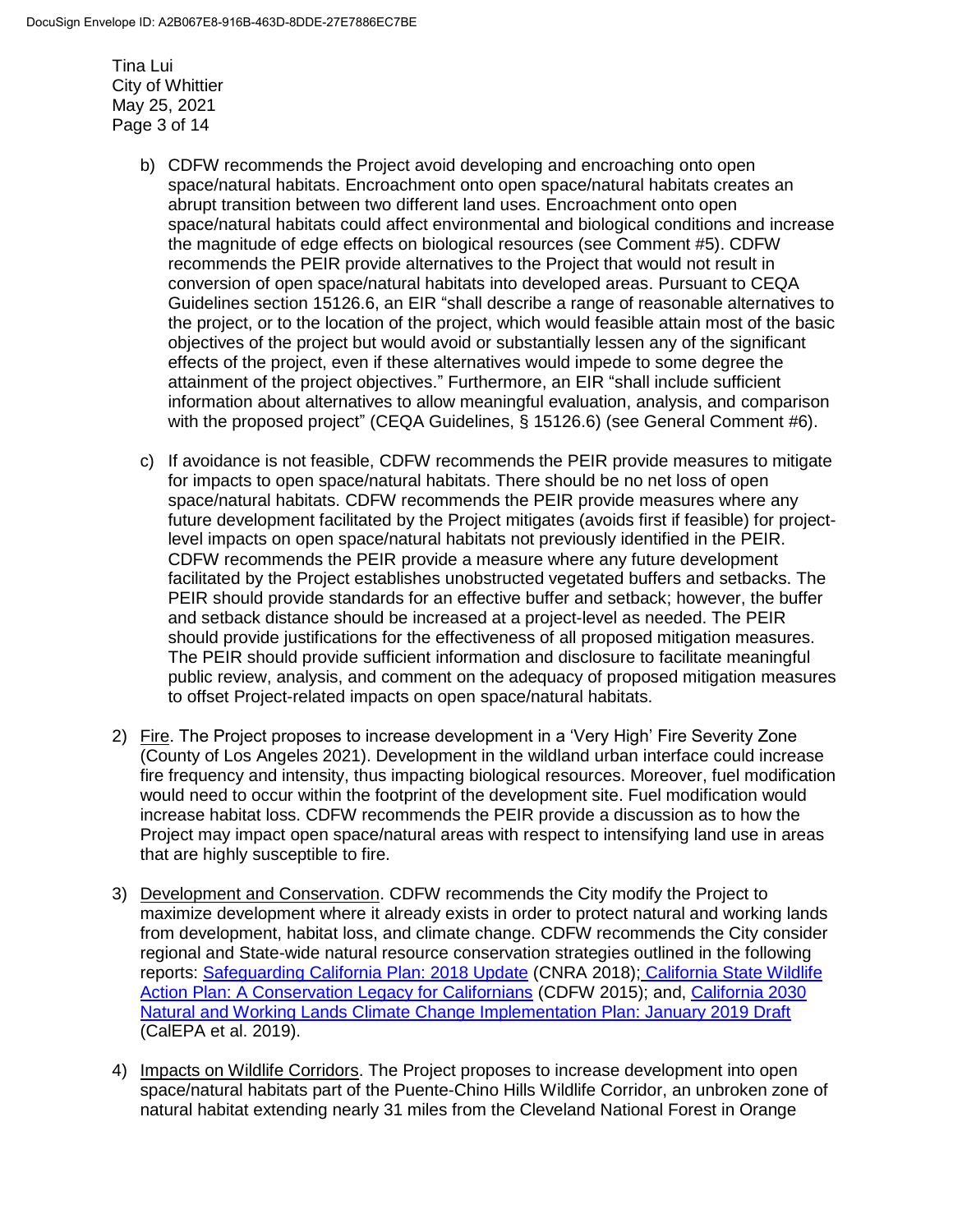Tina Lui City of Whittier May 25, 2021 Page 4 of 14

> County to the west end of the Puente Hills above Whittier Narrows. The Project could impact the ecological integrity and function of the wildlife corridor supporting resident and transient wildlife movement. Moreover, development of Hellman Wilderness Park could add even more barriers to possible wildlife dispersal between the Puente-Chino Hills Wildlife Corridor and Whittier Narrows Recreation Area.

> This Puente-Chino Hills corridor provides food, cover, breeding grounds, and refugia to wildlife. The corridor contributes to species diversity, dispersal routes for juveniles, home ranges, and transfer of genetic material which helps maintain healthy populations (LSA 2007). Increased development surrounding and within the Puente-Chino Hills, including those areas adjacent to the Puente Hills Preserve, has increasingly fragmented the area, resulting in isolated islands of habitat (LSA 2007). Habitat fragmentation threatens the viability of remaining natural resources. Maintaining wildlife corridors and habitat continuity is essential for wildlife survival and is increasingly important considering habitat loss and climate change.

- a) CDFW recommends the City analyze whether the Project would impact wildlife corridors (see General Comment #5e). Impacts include (but are not limited to) habitat loss and fragmentation, narrowing of a wildlife corridor, and introduction of barriers to wildlife movement. CDFW recommends such an analysis be supported by studies to document wildlife activity and movement through Project area where development is proposed. Technical detail such as data, maps, diagrams, and similar relevant information should be provided to permit full assessment if significant environmental impacts by reviewing agencies and members of the public (CEQA Guidelines, §15147). "Technical data and analyses shall be readily available for public examination and shall be submitted to the State Clearinghouse" (CEQA Guidelines, §15147).
- b) CDFW recommends the Project avoid developing and encroaching onto wildlife corridors. If avoidance is not feasible, CDFW recommends the PEIR provide measures to mitigate for the Project's significant impacts on wildlife corridors (see General Comments #10 and #11). CDFW also recommends the PEIR provide measures where any future development facilitated by the Project mitigates (avoids first if feasible) for project-level impacts on wildlife corridors not previously identified in the PEIR.
- 5) Impacts on Wildlife. The Project's proposal to increase development in the wildland urban interface could impact wildlife. Impacts could result from increased human presence, traffic, noise, and artificial lighting. Increased human-wildlife interactions could lead to wildlife injury or mortality. For instance, as human population and communities expand into wildland areas, there has been a commensurate increase in direct and indirect interaction between mountain lions and people (CDFW 2013). As a result, the need to relocate or humanely euthanize mountain lions (depredation kills) may increase for public safety.

CDFW recommends City analyze whether the Project may have direct and indirect impacts wildlife resulting from increased human presence, traffic, noise, and artificial lighting (also see General Comment #5e). An assessment of impacts on wildlife should also provide a discussion of edge effects, including (but not limited to) introduction and invasion of nonnative plant species into natural areas; attraction for wildlife with food or backyard conditions; predation and disease by domestic animals; and habitat fragmentation caused by volunteer trails.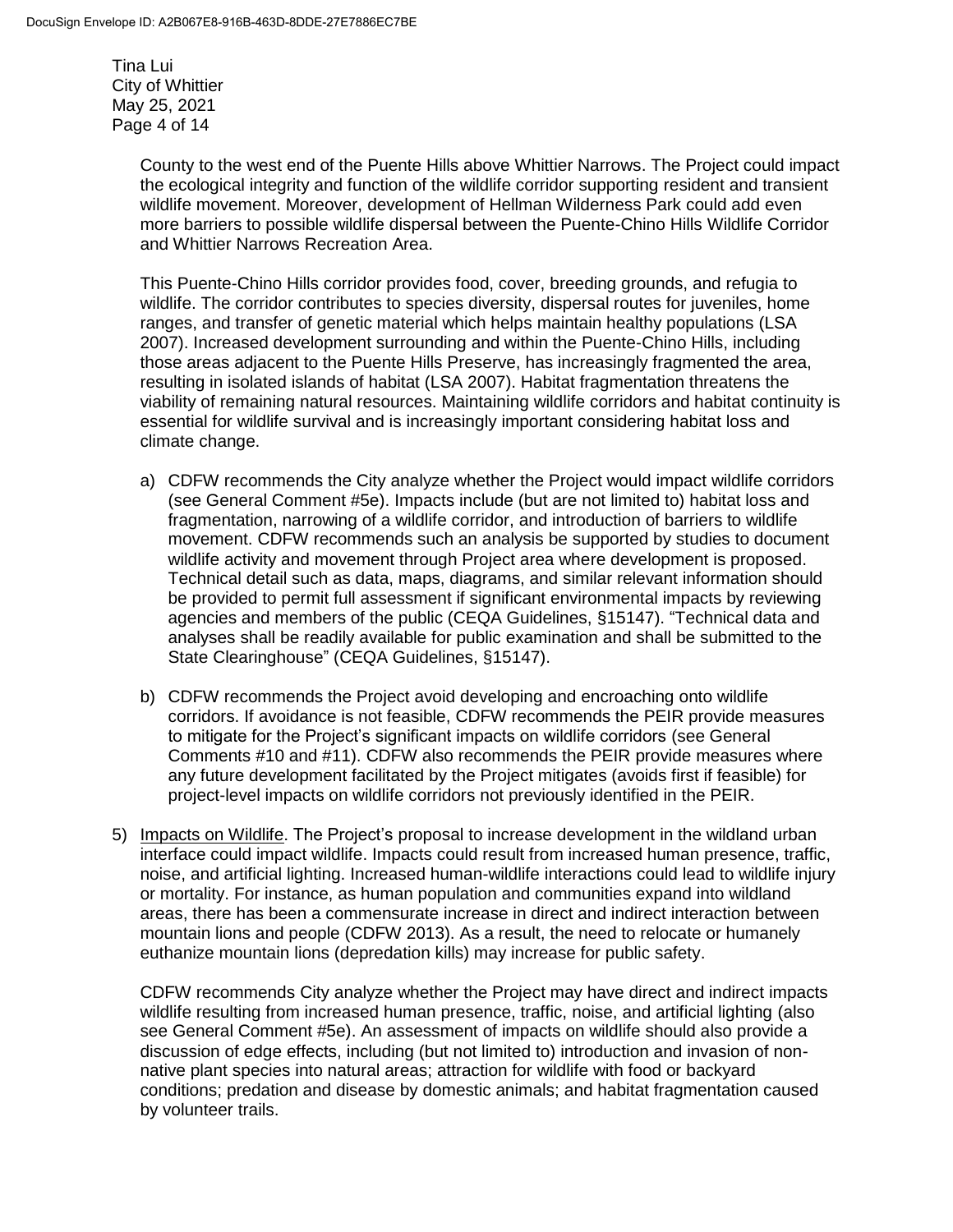Tina Lui City of Whittier May 25, 2021 Page 5 of 14

- 6) Coastal California Gnatcatcher. The Project area contains critical habitat for the coastal California gnatcatcher (*Polioptila californica californica*), a California Species of Special Concern (SSC) and a species listed as threatened under the Endangered Species Act (USFWS 2021). CDFW recommends the PEIR discuss the Project's potential impacts on coastal California gnatcatcher and habitat. The PEIR should provide measures to avoid those impacts or measures to mitigate for impacts if avoidance is not feasible.
- 7) Jurisdictional Waters. Exhibit 2 in the NOP shows multiple rivers, creeks, and water bodies within the Project area.
	- a) CDFW recommends the City identify and delineate all streams within the Project area and provide a thorough discussion of the Project's potential impacts on streams. Modifications to a river, creek, or stream in one area may result in bank erosion, channel incision, or drop in water level along that stream outside of the immediate impact area. Therefore, CDFW recommends the PEIR discuss whether impacts on streams within the Project area would impact those streams immediately outside of the Project area where there is hydrologic connectivity. Potential impacts such as changes to drainage pattern, runoff, and sedimentation should be discussed.
	- b) CDFW recommends the Project avoid impacting streams and associated vegetation. Herbaceous vegetation, woody vegetation, and woodlands adjacent to streams serve to protect the integrity of these resources and help maintain natural sedimentation processes. Where development may occur near a stream but may avoid impacts, the PEIR should provide a justification as to why the chosen setback distance of the proposed development(s) would be effective to avoid impacts on streams and associated vegetation. Furthermore, CDFW recommends the PEIR provide minimum standards for effective unobstructed vegetated buffers and setbacks adjoining streams and associated vegetation for all development facilitated by the Project. The buffer and setback distance should be increased at a project-level as needed. The PEIR should provide justification for the effectiveness of chosen buffer and setback distances.
	- c) If avoidance is not feasible, the PEIR should include measures where future housing development facilitated by the Project provides the following:
		- A stream delineation and analysis of impacts. The delineation should be conducted pursuant to the to the U.S. Fish and Wildlife Service (USFWS) wetland definition adopted by CDFW (Cowardin et al. 1979). Be advised that some wetland and riparian habitats subject to CDFW's authority may extend beyond the jurisdictional limits of the U.S. Army Corps of Engineers' Section 404 permit and Regional Water Quality Control Board Section 401 Certification;
		- A Lake and Streambed Alteration (LSA) Notification to CDFW pursuant to Fish and Game Code Section 1600 *et seq.* if applicable. As a Responsible Agency under CEQA, CDFW has authority over activities in streams and/or lakes that will divert or obstruct the natural flow, or change the bed, channel, or bank (including vegetation associated with the stream or lake) of a river or stream or use material from a streambed. For any such activities, the project applicant (or "entity") must notify CDFW. CDFW's issuance of a LSA Agreement for a project that is subject to CEQA will require CEQA compliance actions by CDFW as a Responsible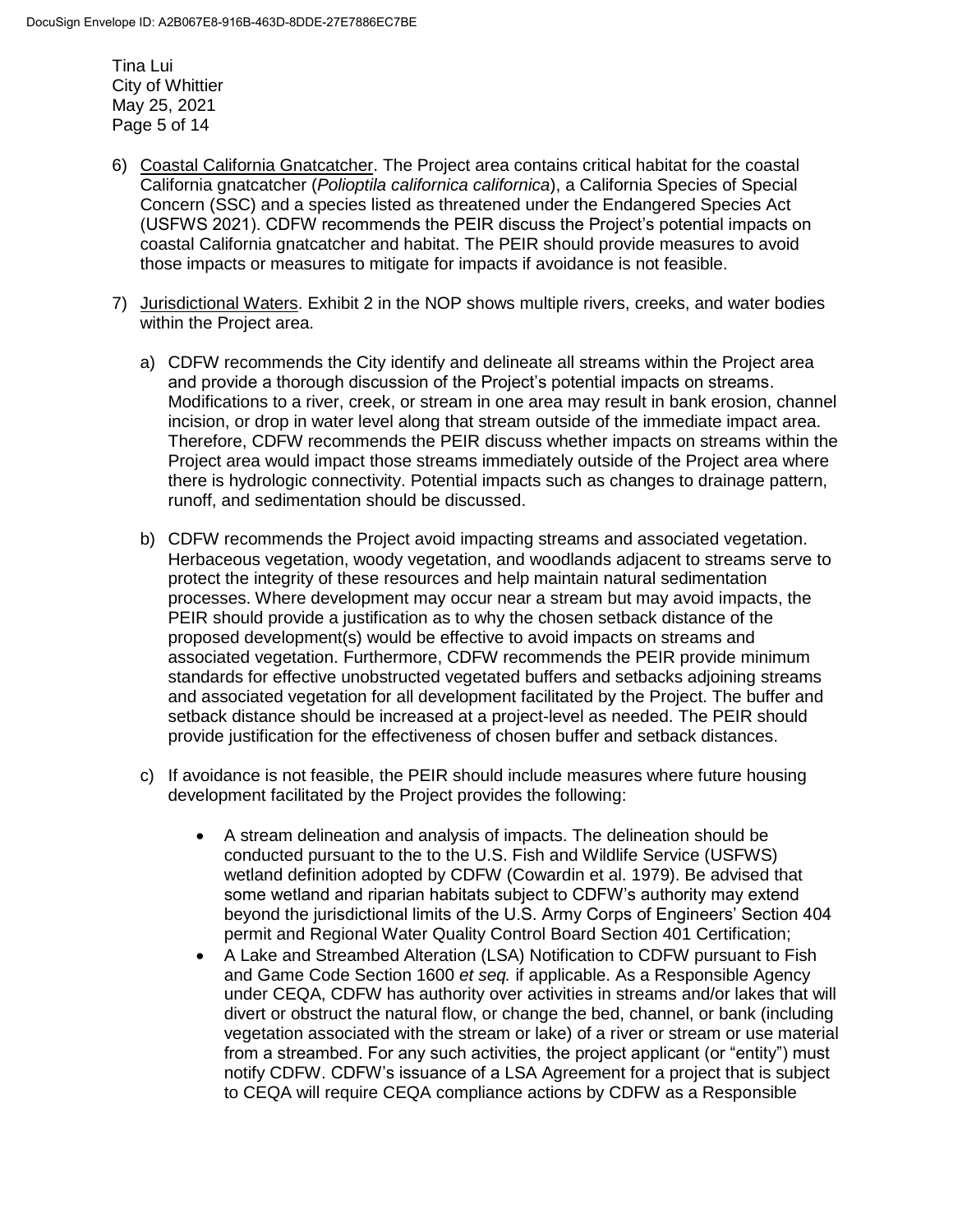Tina Lui City of Whittier May 25, 2021 Page 6 of 14

> Agency. As a Responsible Agency, CDFW may consider the environmental document of the local jurisdiction (Lead Agency) for the Project. To minimize additional requirements by CDFW pursuant to section 1600 *et seq.* and/or under CEQA, the environmental document should fully identify the potential impacts to the stream or riparian resources and provide adequate avoidance, mitigation, monitoring, and reporting commitments for issuance of the LSA Agreement. Please visit CDFW's [Lake and Streambed Alteration Program](https://wildlife.ca.gov/Conservation/LSA) webpage for more information (CDFW 2021b).

- As part of the LSA Notification process, CDFW requests a hydrological evaluation of the 100-year storm event to provide information on how water and sediment is conveyed through the Project area. Additionally, the hydrological evaluation should assess the 100, 50, 25, 10, 5, and 2-year frequency flood events to evaluate existing and proposed conditions and erosion/scour potential. CDFW recommends the project-level CEQA document discuss the results and address avoidance, minimization, and/or mitigation measures that may be necessary to reduce potential significant impacts.
- 8) Los Angeles County Significant Ecological Areas (SEAs). The Project area contains the Puente Hills SEA. [Los Angeles County Significant Ecological Areas](https://planning.lacounty.gov/site/sea/maps/) are officially designated areas within Los Angeles County identified as having irreplaceable biological resources (LACDRP 2019). These areas represent the wide-ranging biodiversity of Los Angeles County and contain some of Los Angeles County's most important biological resources. Therefore, CDFW recommends the PEIR provide a discussion of Project impacts on the Puente Hills SEA.
- 9) Nesting Birds. The Puente-Chino Hills is an [Important Bird Area in California](https://www.audubon.org/important-bird-areas/state/california) as identified by the California Audubon Society (Audubon 2021). The Project proposes to develop within or adjacent to the Important Bird Area. Accordingly, the Project may impact nesting birds and raptors. Project activities occurring during the bird and raptor breeding and nesting season could result in the incidental loss of fertile eggs or nestlings, or otherwise lead to nest abandonment.
	- a) Migratory nongame native bird species are protected by international treaty under the Federal Migratory Bird Treaty Act (MBTA) of 1918 (Code of Federal Regulations, Title 50, § 10.13). Sections 3503, 3503.5, and 3513 of the California Fish and Game Code prohibit take of all birds and their active nests including raptors and other migratory nongame birds (as listed under the Federal MBTA). It is unlawful to take, possess, or needlessly destroy the nest or eggs of any raptor.
	- b) CDFW recommends that measures be taken to fully avoid impacts to nesting birds and raptors. CDFW recommends the PEIR include a measure where future development facilitated by the Project avoids ground-disturbing activities (e.g., mobilizing, staging, drilling, and excavating) and vegetation removal during the avian breeding season which generally runs from February 15 through September 15 (as early as January 1 for some raptors) to avoid take of birds, raptors, or their eggs.
	- c) If impacts to nesting birds and raptors cannot be avoided, CDFW recommends the PEIR include measures where future development facilitated by the Project mitigates for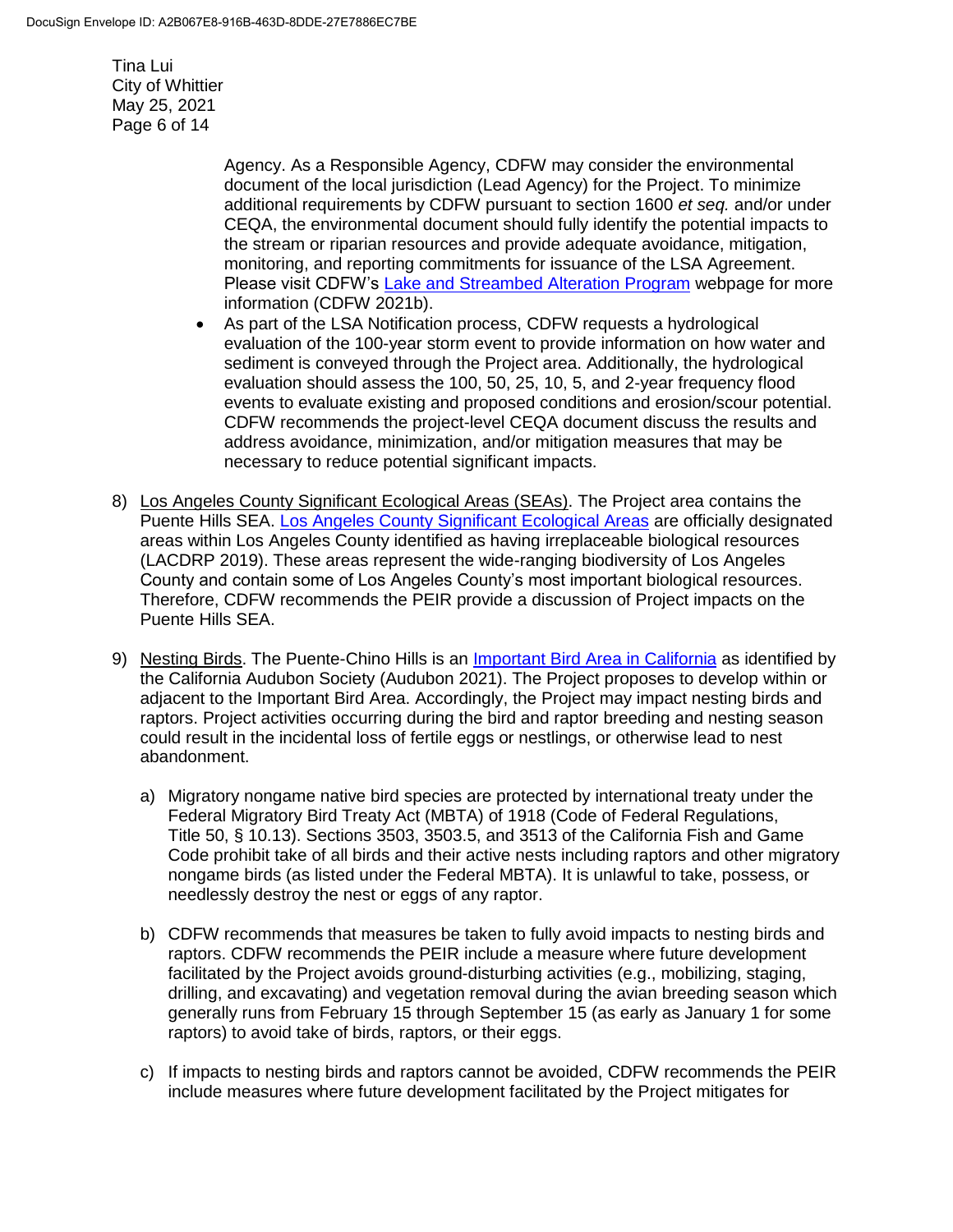Tina Lui City of Whittier May 25, 2021 Page 7 of 14

> impacts. CDFW recommends surveys by a qualified biologist with experience conducting breeding bird and raptor surveys. Surveys are needed to detect protected native birds and raptors occurring in suitable nesting habitat that may be disturbed and any other such habitat within 300 feet of the Project disturbance area, to the extent allowable and accessible. For raptors, this radius should be expanded to 500 feet and 0.5 mile for special status species, if feasible. Project personnel, including all contractors working on site, should be instructed on the sensitivity of the area. Reductions in the nest buffer distance may be appropriate depending on the avian species involved, ambient levels of human activity, screening vegetation, or possibly other factors.

- 10) Loss of Bird and Raptor Nesting and Breeding Habitat. The Project proposes to develop within or adjacent to the Important Bird Area.
	- a) CDFW recommends the PEIR analyze and discuss the Project's impacts on bird and raptor nesting and breeding habitat. Edge effects should also be analyzed and discussed (see Comment #5). CDFW recommends the PEIR disclose the amount of bird and raptor nesting and breeding habitat that would be impact and lost as a result of the proposed Project.
	- b) CDFW recommends the Project avoid developing and encroaching onto the Important Bird Area. If avoidance is not feasible, CDFW recommends the PEIR provide measures to mitigate for impacts on bird and raptor nesting and breeding habitat. Depending on the status of the bird or raptor species impacted, replacement habitat acres should increase with the occurrence of a Species of Special Concern. Replacement habitat acres should further increase with the occurrence of a CESA-listed threatened or endangered species.
	- c) CDFW recommends the PEIR provide measures where future development facilitated by the Project avoids removal of any native trees, large and dense-canopied native and non-native trees, and trees occurring in high density. CDFW also recommends avoiding impacts to understory vegetation (e.g., ground cover, subshrubs, and shrubs). If trees are removed, CDFW recommends future development facilitated by the Project provides replacement to compensate for temporal or permanent loss habitat within a project site. CDFW recommends planting native tree species preferred by birds and are native to the area.
- 11) Bats. Bats, including some SSC, have been documented in the open space/natural areas adjacent to the Project area (Remington 2006). Project construction and activities, including (but not limited to) ground disturbance, vegetation removal, and any activities leading to increased noise levels may have direct and/or indirect impacts on bats and roosts. Accordingly, CDFW recommends the PEIR provide measures where future development facilitated by the Project avoids potential impacts on bats.
	- a) Bats are considered non-game mammals and are afforded protection by state law from take and/or harassment (Fish & G. Code, § 4150; Cal. Code of Regs., § 251.1). Additionally, some bats are SSC. CEQA provides protection not only for CESA-listed species, but for any species including but not limited to SSC which can be shown to meet the criteria for State listing. These SSC meet the CEQA definition of endangered, rare, or threatened species (CEQA Guidelines, § 15380). Take of SSC could require a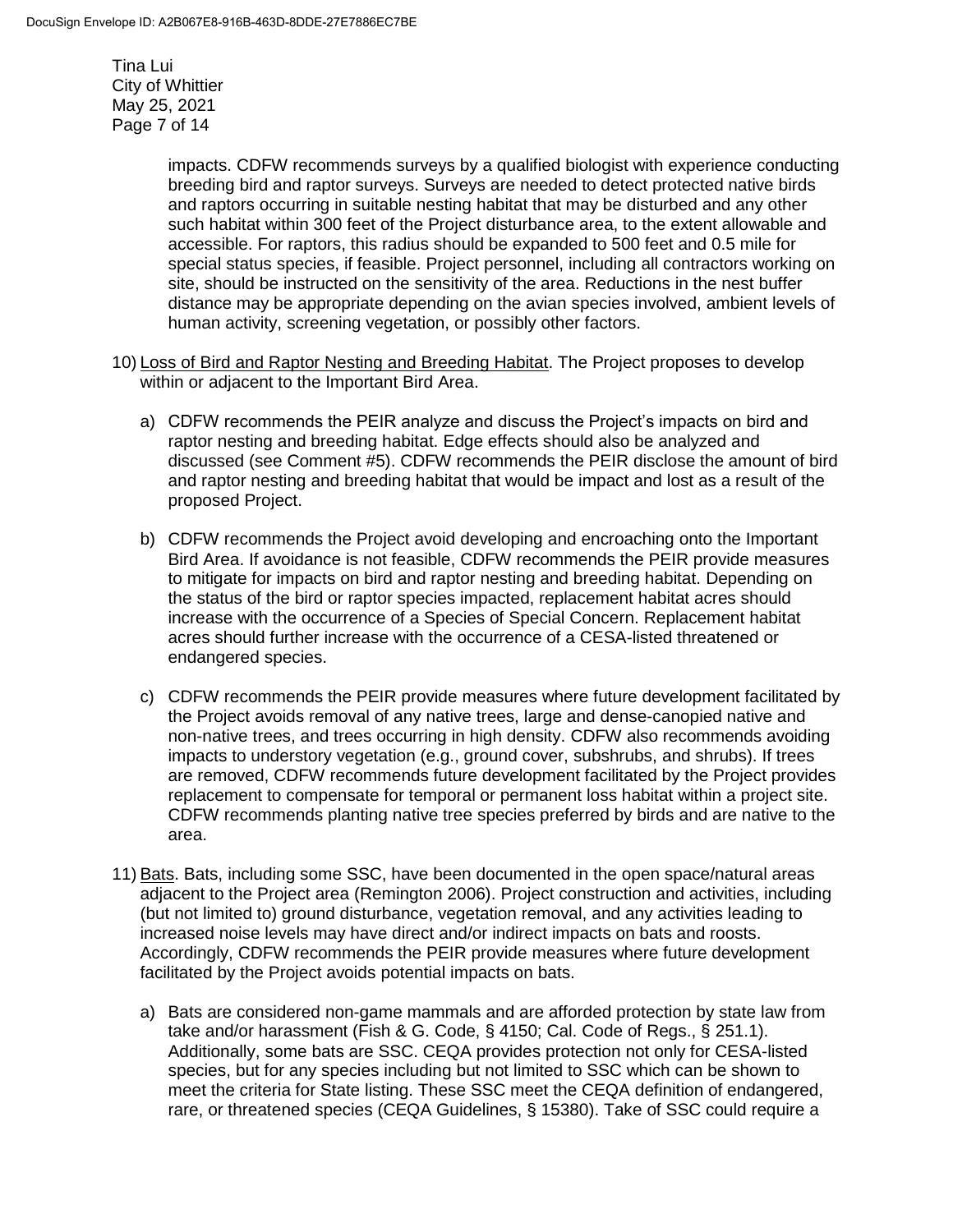Tina Lui City of Whittier May 25, 2021 Page 8 of 14

mandatory finding of significance (CEQA Guidelines, § 15065).

b) CDFW recommends the PEIR provide measures where future development facilitated by the Project provides surveys for bats and roosts. The project-level environmental document should disclose and discuss potential impacts on bats/roosts. If necessary, to reduce impacts to less than significant, the project-level environmental document should provide bat-specific avoidance and/or mitigation measures [CEQA Guidelines, § 15126.4(a)(1)].

# **General Comments**

- 1) Disclosure. An environmental document should provide an adequate, complete, and detailed disclosure about the effect which a proposed project is likely to have on the environment (Pub. Resources Code, § 20161; CEQA Guidelines, §15151). Adequate disclosure is necessary so CDFW may provide comments on the adequacy of proposed avoidance, minimization, or mitigation measures, as well as to assess the significance of the specific impact relative to plant and wildlife species impacted (e.g., current range, distribution, population trends, and connectivity).
- 2) Mitigation Measures. Public agencies have a duty under CEQA to prevent significant, avoidable damage to the environment by requiring changes in projects through the use of feasible alternatives or mitigation measures [CEQA Guidelines, §§ 15002(a)(3), 15021]. Pursuant to CEQA Guidelines section 15126.4, an environmental document "shall describe feasible measures which could mitigate for impacts below a significant level under CEQA."
	- a) Level of Detail. Mitigation measures must be feasible, effective, implemented, and fully enforceable/imposed by the lead agency through permit conditions, agreements, or other legally binding instruments (Pub. Resources Code, § 21081.6(b); CEQA Guidelines, § 15126.4). A public agency "shall provide the measures that are fully enforceable through permit conditions, agreements, or other measures" (Pub. Resources Code, § 21081.6). CDFW recommends that the City provide mitigation measures that are specific, detailed (i.e., responsible party, timing, specific actions, location), and clear in order for a measure to be fully enforceable and implemented successfully via a mitigation monitoring and/or reporting program (Pub. Resources Code, § 21081.6; CEQA Guidelines, § 15097). Adequate disclosure is necessary so CDFW may provide comments on the adequacy and feasibility of proposed mitigation measures.
	- b) Disclosure of Impacts. If a proposed mitigation measure would cause one or more significant effects, in addition to impacts caused by the Project as proposed, the environmental document should include a discussion of the effects of proposed mitigation measures [CEQA Guidelines, § 15126.4(a)(1)]. In that regard, the environmental document should provide an adequate, complete, and detailed disclosure about a project's proposed mitigation measure(s). Adequate disclosure is necessary so CDFW may assess the potential impacts of proposed mitigation measures.
- 3) Biological Baseline Assessment. An adequate biological resources assessment should provide a complete assessment and impact analysis of the flora and fauna within and adjacent to a project site and where a project may result in ground disturbance. The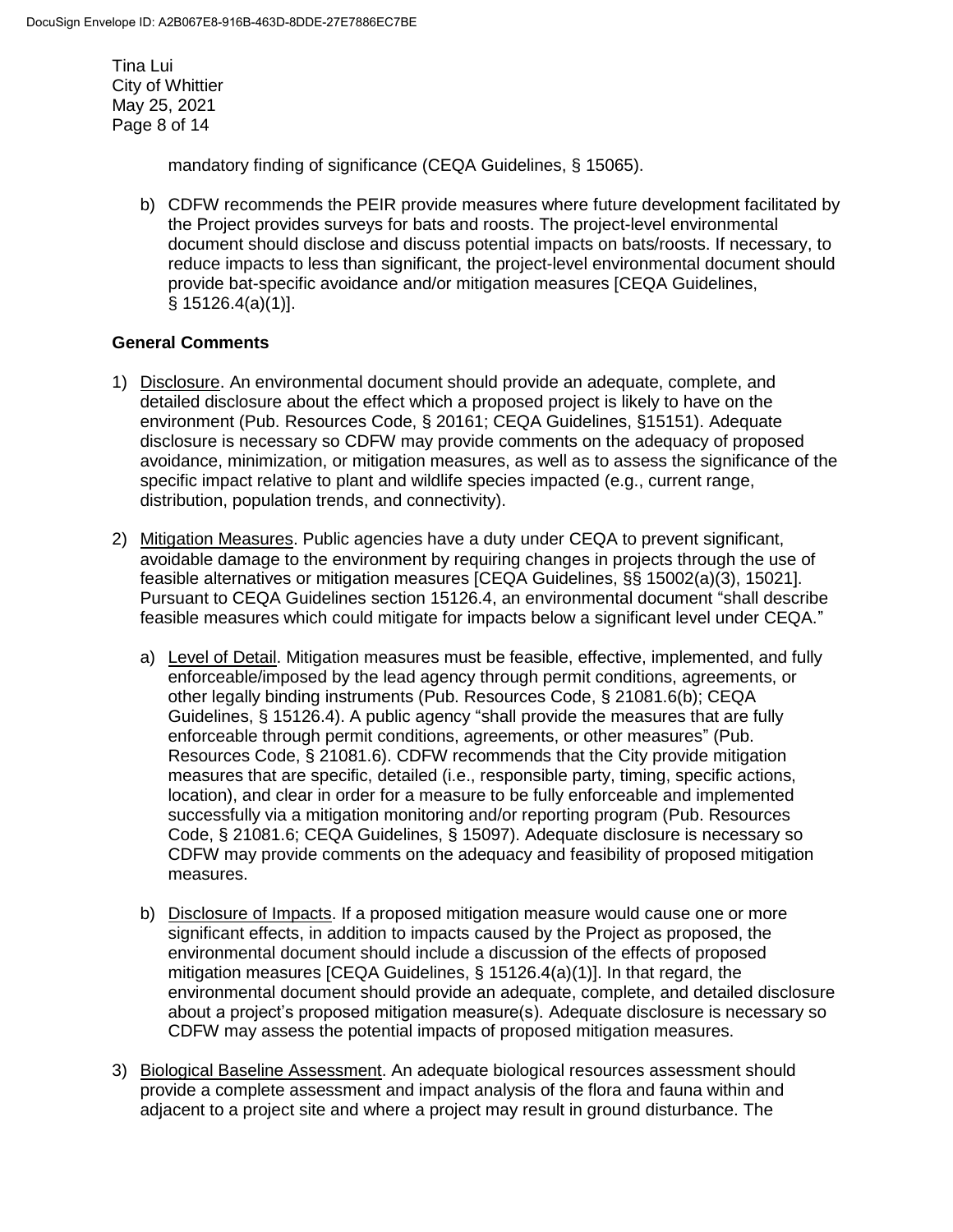Tina Lui City of Whittier May 25, 2021 Page 9 of 14

> assessment and analysis should place emphasis upon identifying endangered, threatened, sensitive, regionally, and locally unique species, and sensitive habitats. Impact analysis will aid in determining any direct, indirect, and cumulative biological impacts, as well as specific mitigation or avoidance measures necessary to offset those impacts. CDFW recommends avoiding any sensitive natural communities found on or adjacent to a project. CDFW also considers impacts to California Species of Special Concern a significant direct and cumulative adverse effect without implementing appropriate avoidance and/or mitigation measures. An environmental document should include the following information:

- a) Information on the regional setting that is critical to an assessment of environmental impacts, with special emphasis on resources that are rare or unique to the region [CEQA Guidelines, § 15125(c)]. An environmental document should include measures to fully avoid and otherwise protect Sensitive Natural Communities from project-related impacts. CDFW considers these communities as threatened habitats having both regional and local significance. Plant communities, alliances, and associations with a state-wide ranking of S1, S2, and S3 should be considered sensitive and declining at the local and regional level. These ranks can be obtained by visiting the [Vegetation Classification and](https://wildlife.ca.gov/Data/VegCAMP/Natural-Communities)  Mapping Program - [Natural Communities](https://wildlife.ca.gov/Data/VegCAMP/Natural-Communities) webpage (CDFW 2021c);
- b) A thorough, recent, floristic-based assessment of special status plants and natural communities following CDFW's [Protocols for Surveying and Evaluating Impacts to](https://nrm.dfg.ca.gov/FileHandler.ashx?DocumentID=18959&inline)  [Special Status Native Plant Populations and Sensitive Natural Communities](https://nrm.dfg.ca.gov/FileHandler.ashx?DocumentID=18959&inline) (CDFW 2018). Adjoining habitat areas should be included where project construction and activities could lead to direct or indirect impacts off site;
- c) Floristic, alliance- and/or association-based mapping and vegetation impact assessments conducted at a project site and within the neighboring vicinity. The [Manual](http://vegetation.cnps.org/)  [of California Vegetation](http://vegetation.cnps.org/) (MCV), second edition, should also be used to inform this mapping and assessment (Sawyer et al. 2009). Adjoining habitat areas should be included in this assessment where project activities could lead to direct or indirect impacts off site. Habitat mapping at the alliance level will help establish baseline vegetation conditions;
- d) A complete, recent, assessment of the biological resources associated with each habitat type on site and within adjacent areas that could also be affected by a project. CDFW's [California Natural Diversity Database](https://wildlife.ca.gov/Data/CNDDB) (CNDDB) in Sacramento should be contacted to obtain current information on any previously reported sensitive species and habitat (CDFW 2021d). An assessment should include a nine-quadrangle search of the CNDDB to determine a list of species potentially present at a project site. A lack of records in the CNDDB does not mean that rare, threatened, or endangered plants and wildlife do not occur in the project site. Field verification for the presence or absence of sensitive species is necessary to provide a complete biological assessment for adequate CEQA review [CEQA Guidelines, § 15003(i)];
- e) A complete, recent, assessment of rare, threatened, and endangered, and other sensitive species on site and within the area of potential effect, including California Species of Special Concern and California Fully Protected Species (Fish & G. Code, §§ 3511, 4700, 5050, and 5515). Species to be addressed should include all those which meet the CEQA definition of endangered, rare, or threatened species (CEQA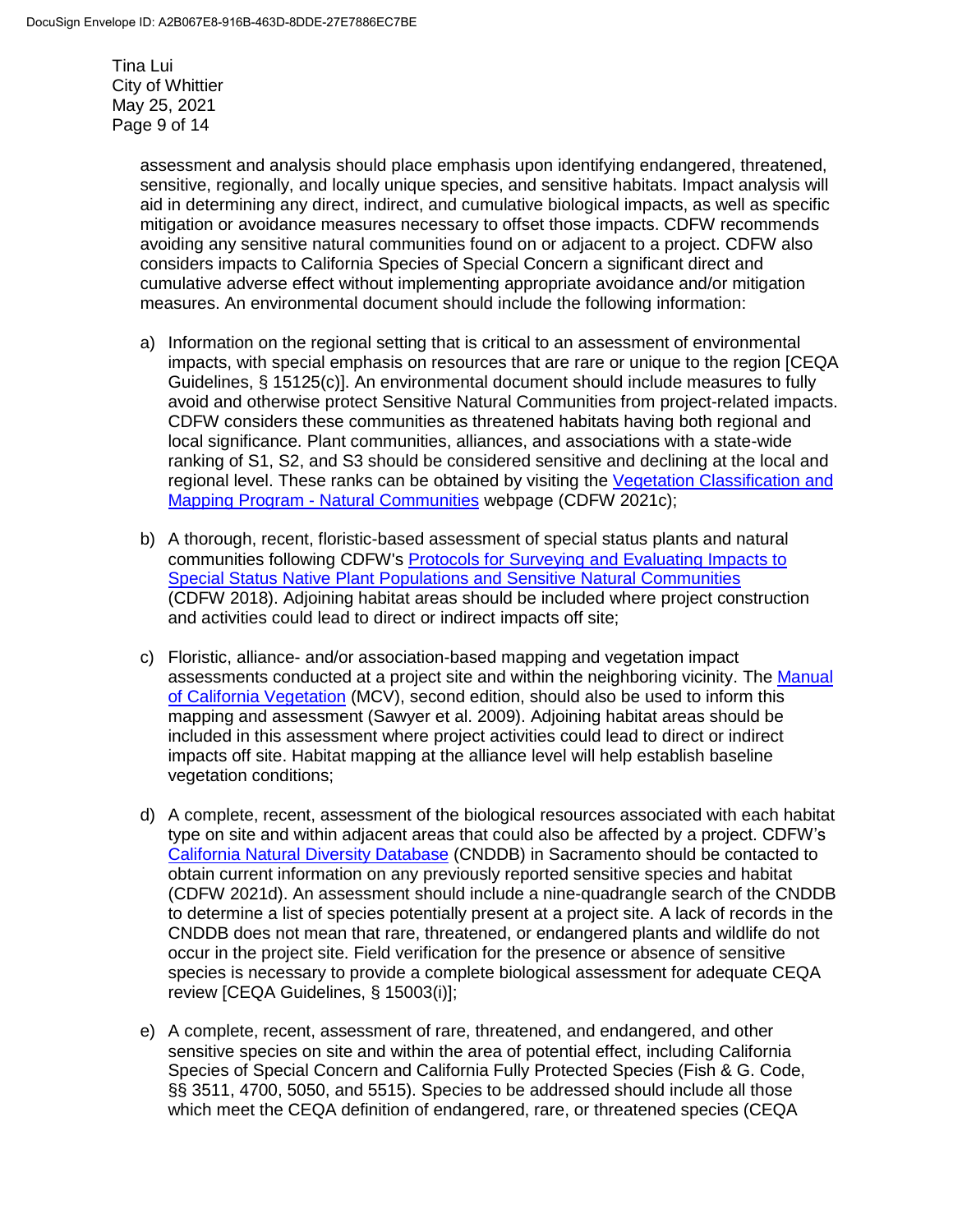Tina Lui City of Whittier May 25, 2021 Page 10 of 14

> Guidelines, § 15380). Seasonal variations in use of a project site should also be addressed such as wintering, roosting, nesting, and foraging habitat. Focused speciesspecific surveys, conducted at the appropriate time of year and time of day when the sensitive species are active or otherwise identifiable, may be required if suitable habitat is present. See CDFW's [Survey and Monitoring Protocols and Guidelines](https://wildlife.ca.gov/conservation/survey-protocols) for established survey protocol for select species (CDFW 2021e). Acceptable species-specific survey procedures may be developed in consultation with CDFW and the USFWS; and,

- f) A recent wildlife and rare plant survey. CDFW generally considers biological field assessments for wildlife to be valid for a one-year period, and assessments for rare plants may be considered valid for a period of up to three years. Some aspects of a proposed project may warrant periodic updated surveys for certain sensitive taxa, particularly if build out could occur over a protracted time frame or in phases.
- 4) Data. CEQA requires that information developed in environmental impact reports be incorporated into a database which may be used to make subsequent or supplemental environmental determinations [Pub. Resources Code, § 21003, subd. (e)]. Accordingly, please report any special status species and natural communities detected by completing and submitting [CNDDB Field Survey Forms](https://wildlife.ca.gov/Data/CNDDB/Submitting-Data) (CDFW 2021f). The City should ensure data collected for the preparation of any Project-related environmental document be properly submitted, with all data fields applicable filled out. The data entry should also list pending development as a threat and then update this occurrence after impacts have occurred.
- 5) Biological Direct, Indirect, and Cumulative Impacts. CDFW recommends providing a thorough discussion of direct, indirect, and cumulative impacts expected to adversely affect biological resources, with specific measures to offset such impacts. The PEIR should address the following:
	- a) A discussion regarding Project-related indirect impacts on biological resources, including resources in nearby public lands, open space, adjacent natural habitats, riparian ecosystems, and any designated and/or proposed or existing reserve lands [e.g., preserve lands associated with a Natural Community Conservation Plan (Fish & G. Code, § 2800 et. seq.)]. Impacts on, and maintenance of, wildlife corridor/movement areas, including access to undisturbed habitats in adjacent areas, should be fully evaluated in the PEIR;
	- b) A discussion of both the short-term and long-term effects to species population distribution and concentration and alterations of the ecosystem supporting the species impacted [CEQA Guidelines, § 15126.2(a)];
	- c) A discussion of potential adverse impacts from lighting, noise, temporary and permanent human activity, and exotic species, and identification of any mitigation measures;
	- d) A discussion of Project-related changes on drainage patterns; the volume, velocity, and frequency of existing and post-Project surface flows; polluted runoff; soil erosion and/or sedimentation in streams and water bodies; and, post-Project fate of runoff from the Project sites. The discussion should also address the potential water extraction activities and the potential resulting impacts on the habitat (if any) supported by the groundwater. Mitigation measures proposed to alleviate such Project impacts should be included;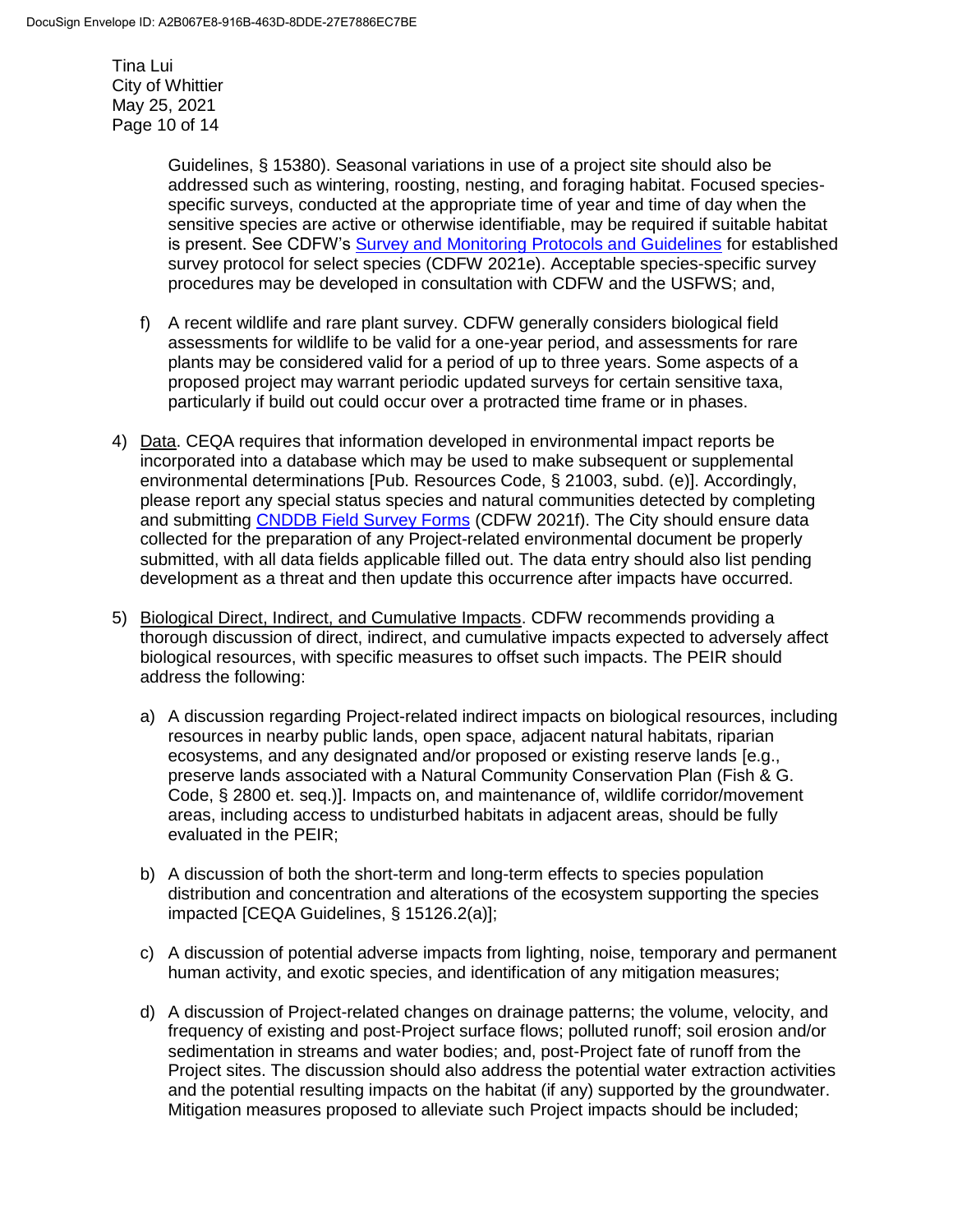Tina Lui City of Whittier May 25, 2021 Page 11 of 14

- e) An analysis of impacts from proposed changes to land use designations and zoning, and existing land use designation and zoning located nearby or adjacent to natural areas that may inadvertently contribute to wildlife-human interactions. A discussion of possible conflicts and mitigation measures to reduce these conflicts should be included in the PEIR; and,
- f) A cumulative effects analysis, as described under CEQA Guidelines section 15130. General and specific plans, as well as past, present, and anticipated future projects, should be analyzed relative to their impacts on similar plant and wildlife species, habitat, and vegetation communities. If the City determines that the Project would not have a cumulative impact, the environmental document should indicate why the cumulative impact is not significant. The City's conclusion should be supported by facts and analyses [CEQA Guidelines, § 15130(a)(2)].
- 6) Project Description and Alternatives. To enable CDFW to adequately review and comment on the proposed Project from the standpoint of the protection of plants, fish, and wildlife, we recommend the following information be included in the PEIR:
	- a) A complete discussion of the purpose and need for, and description of, the proposed Project, including all staging areas; access routes to the construction and staging areas; fuel modification footprint; and grading footprint;
	- b) Pursuant to CEQA Guidelines section 15126.6(a), an environmental document "shall describe a reasonable range of potentially feasible alternatives to the Project, or to the location of the Project, which would feasibly attain most of the basic objectives of the Project but would avoid or substantially lessen any of the significant effects of the Project." CEQA Guidelines section 15126.6(f)(2) states if the Lead Agency concludes that no feasible alternative locations exist, it must disclose the reasons for this conclusion and should include reasons in the environmental document; and,
	- c) A range of feasible alternatives to the Project location and design features to avoid or otherwise minimize direct and indirect impacts to sensitive biological resources and wildlife movement areas. CDFW recommends the City consider configuring Project construction and activities, as well as the development footprint, in such a way as to fully avoid impacts to sensitive and special status plants and wildlife species, habitat, and sensitive vegetation communities. CDFW also recommends the City consider establishing appropriate setbacks from sensitive and special status biological resources. Setbacks should not be impacted by ground disturbance or hydrological changes for the duration of the Project and from any future development. As a general rule, CDFW recommends reducing or clustering the development footprint to retain unobstructed spaces for vegetation and wildlife and provide connections for wildlife between properties and minimize obstacles to open space.

Project alternatives should be thoroughly evaluated, even if an alternative would impede, to some degree, the attainment of the Project objectives or would be more costly (CEQA Guidelines, § 15126.6).

d) Where the Project may impact aquatic and riparian resources, CDFW recommends the City consider alternatives that would fully avoid impacts to such resources. CDFW also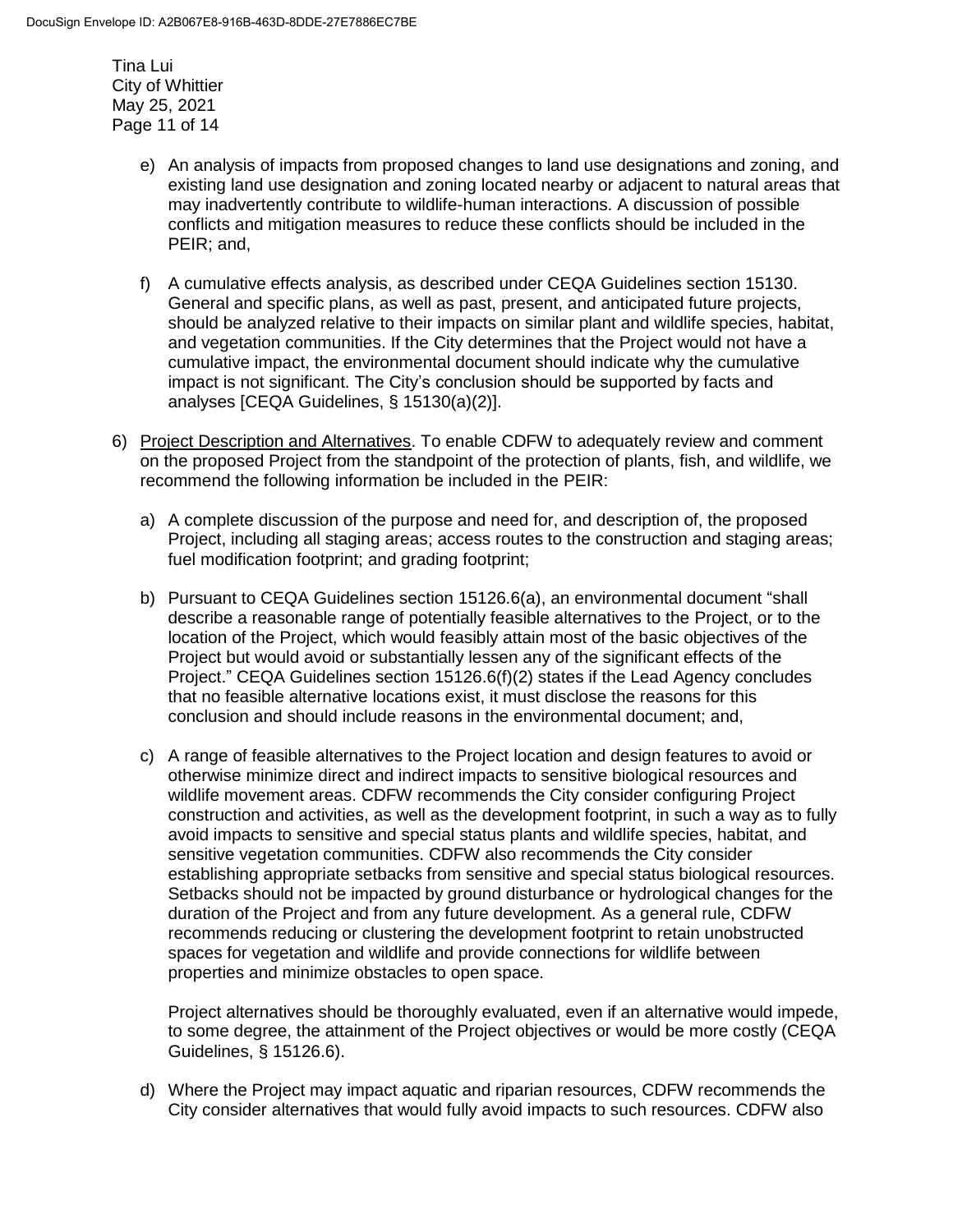Tina Lui City of Whittier May 25, 2021 Page 12 of 14

> recommends alternatives that would allow not impede, alter, or otherwise modify existing surface flow; watercourse and meander; and water-dependent ecosystems and vegetation communities. Project-related designs should consider elevated crossings to avoid channelizing or narrowing of streams. Any modifications to a river, creek, or stream may cause or magnify upstream bank erosion, channel incision, and drop in water level and cause the stream to alter its course of flow.

- 7) CESA. CDFW considers adverse impacts to a species protected by CESA to be significant without mitigation under CEQA. As to CESA, take of any endangered, threatened, candidate species, or CESA-listed plant species that results from the Project is prohibited, except as authorized by state law (Fish & G. Code §§ 2080, 2085; Cal. Code Regs., tit. 14, §786.9). Consequently, if the Project or any Project-related activity will result in take of a species designated as endangered or threatened, or a candidate for listing under CESA, CDFW recommends that the project proponent seek appropriate take authorization under CESA prior to implementing the project. Appropriate authorization from CDFW may include an Incidental Take Permit (ITP) or a consistency determination in certain circumstances, among other options [Fish & G. Code, §§ 2080.1, 2081, subds. (b) and (c)]. Early consultation is encouraged, as significant modification to a project and mitigation measures may be required in order to obtain a CESA Permit. Revisions to the Fish and Game Code, effective January 1998, may require that CDFW issue a separate CEQA document for the issuance of an ITP unless the project CEQA document addresses all project impacts to CESA-listed species and specifies a mitigation monitoring and reporting program that will meet the requirements of an ITP. For these reasons, biological mitigation monitoring and reporting proposals should be of sufficient detail and resolution to satisfy the requirements for a CESA ITP.
- 8) Translocation/Salvage of Plants and Animal Species. Translocation and transplantation is the process of moving an individual from a project site and permanently moving it to a new location. CDFW generally does not support the use of translocation or transplantation as the primary mitigation strategy for unavoidable impacts to rare, threatened, or endangered plant or animal species. Studies have shown that these efforts are experimental and the outcome unreliable. CDFW has found that permanent preservation and management of habitat capable of supporting these species is often a more effective long-term strategy for conserving sensitive plants and animals and their habitats.
- 9) Compensatory Mitigation. An environmental document should include mitigation measures for adverse project-related direct or indirect impacts to sensitive plants, animals, and habitats. Mitigation measures should emphasize avoidance and reduction of project-related impacts. For unavoidable impacts, on-site habitat restoration or enhancement should be discussed in detail. If on-site mitigation is not feasible or would not be biologically viable and therefore not adequately mitigate the loss of biological functions and values, off-site mitigation through habitat creation and/or acquisition and preservation in perpetuity should be addressed. Areas proposed as mitigation lands should be protected in perpetuity with a conservation easement, financial assurance and dedicated to a qualified entity for long-term management and monitoring. Under Government Code, section 65967, the Lead Agency must exercise due diligence in reviewing the qualifications of a governmental entity, special district, or nonprofit organization to effectively manage and steward land, water, or natural resources on mitigation lands it approves.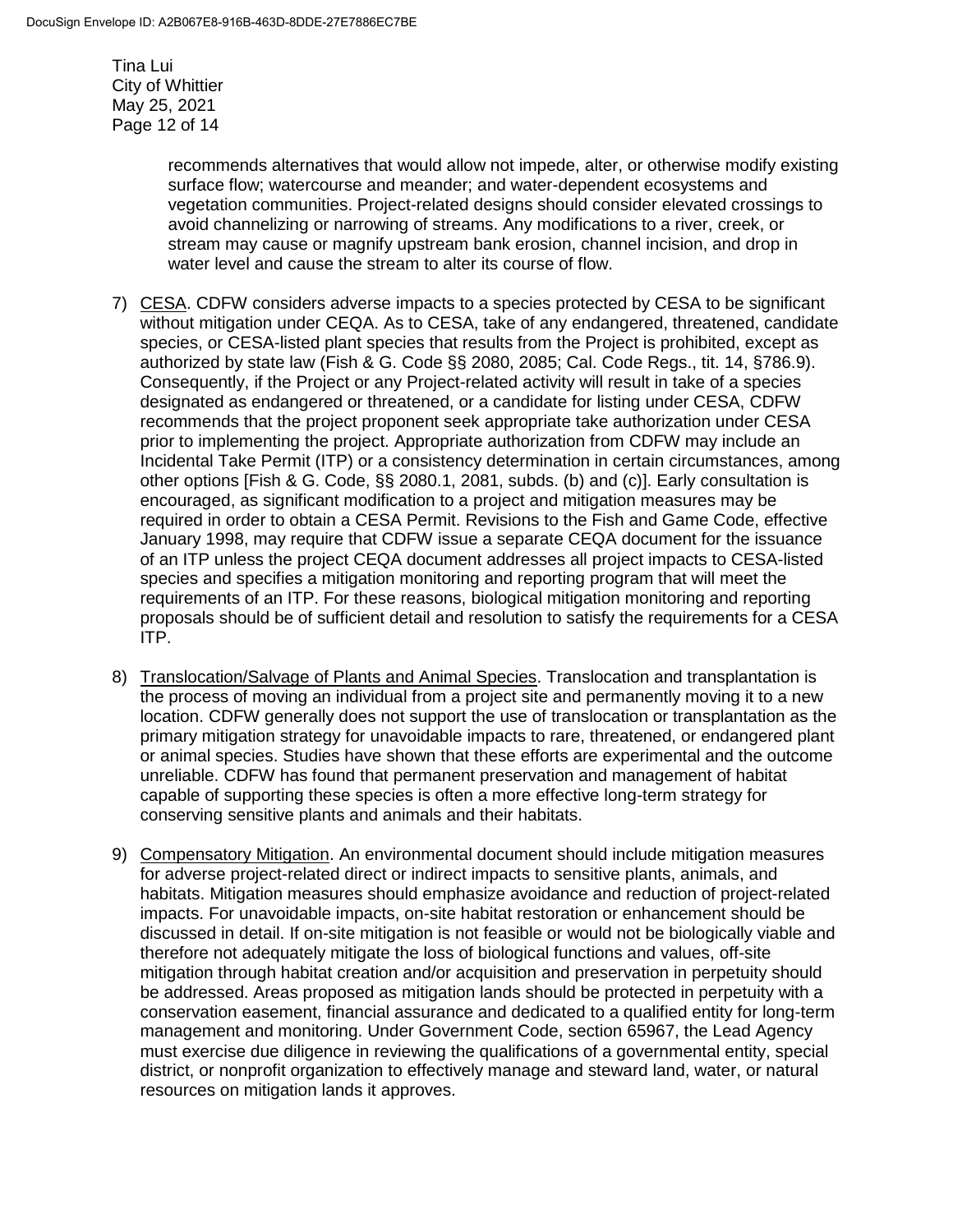Tina Lui City of Whittier May 25, 2021 Page 13 of 14

10) Long-term Management of Mitigation Lands. For proposed preservation and/or restoration, an environmental document should include measures to protect the targeted habitat values from direct and indirect negative impacts in perpetuity. The objective should be to offset the project-induced qualitative and quantitative losses of wildlife habitat values. Issues that should be addressed include (but are not limited to) restrictions on access, proposed land dedications, monitoring and management programs, control of illegal dumping, water pollution, and increased human intrusion. An appropriate non-wasting endowment should be set aside to provide for long-term management of mitigation lands.

# **Conclusion**

We appreciate the opportunity to comment on the NOP for the General Plan Update and Housing Element Update (2021-2029) to assist the City of Whittier in identifying and mitigating Project impacts on biological resources. If you have any questions or comments regarding this letter, please contact Ruby Kwan-Davis, Senior Environmental Scientist (Specialist), at [Ruby.Kwan-Davis@wildlife.ca.gov](mailto:Ruby.Kwan-Davis@wildlife.ca.gov) or (562)-619-2230.

Sincerely,

-DocuSigned by:

Erinn Wilson-Olgin

B6E58CFE24724F5.. Erinn Wilson-Olgin Environmental Program Manager I South Coast Region

#### ec: CDFW

Erinn Wilson-Olgin, Los Alamitos – [Erinn.Wilson-Olgin@wildlife.ca.gov](mailto:Erinn.Wilson-Olgin@wildlife.ca.gov) Victoria Tang, Los Alamitos – [Victoria.Tang@wildlife.ca.gov](mailto:Victoria.Tang@wildlife.ca.gov) Ruby Kwan-Davis, Los Alamitos – [Ruby.Kwan-Davis@wildlife.ca.gov](mailto:Ruby.Kwan-Davis@wildlife.ca.gov) Andrew Valand, Los Alamitos – [Andrew.Valand@wildlife.ca.gov](mailto:Andrew.Valand@wildlife.ca.gov) Felicia Silva, Los Alamitos – [Felicia.Silva@wildlife.ca.gov](mailto:Felicia.Silva@wildlife.ca.gov) Frederic Rieman, Los Alamitos – [Frederic.Rieman@wildlife.ca.gov](mailto:Frederic.Rieman@wildlife.ca.gov) Susan Howell, San Diego - [Susan.Howell@wildlife.ca.gov](mailto:Susan.Howell@wildlife.ca.gov) CEQA Program Coordinator, Sacramento – [CEQACommentLetters@wildlife.ca.gov](mailto:CEQACommentLetters@wildlife.ca.gov)  State Clearinghouse, Sacramento - State. Clearinghouse@opr.ca.gov

# **References**

Audubon Society. 2021. Important Bird Areas, California. [Accessed 21 May 2021]. Available from:<https://www.audubon.org/important-bird-areas/state/california>

- [Cal EPA] California Environmental Protection Agency, California Natural Resources agency, California Department of Food and Agriculture, California Air Resources Board, and California Strategic Growth Council. 2019. Draft California 2030 Natural and Working Lands Climate Change Implementation Plan. Available from: <https://ww2.arb.ca.gov/resources/documents/nwl-implementation-draft>
- [CDFWa] California Department of Fish and Wildlife. 2021. California Natural Diversity Database. [Accessed: 20 May 2021]. Available from: <https://wildlife.ca.gov/Data/CNDDB/Maps-and-Data#43018408-cnddb-in-bios>